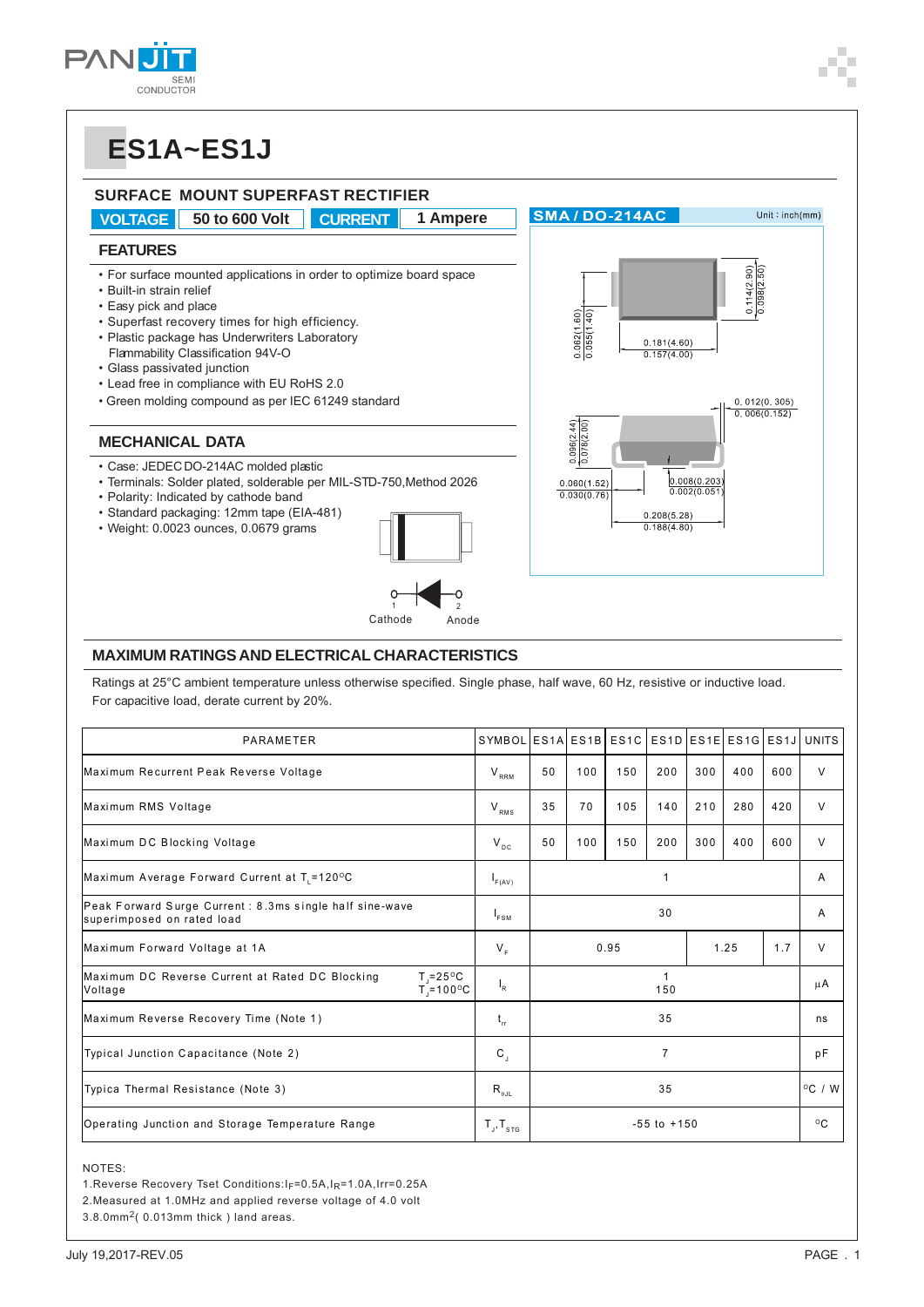

#### **RATING AND CHARACTERISTIC CURVES**





#### **FIG.3 TYPICAL REVERSE CHARACTERISTICS**









INSTANTANEOUS FORWARD VOLTAGE VOLTS

**FIG.4 TYPICAL FORWARD CHARACTERISTICS**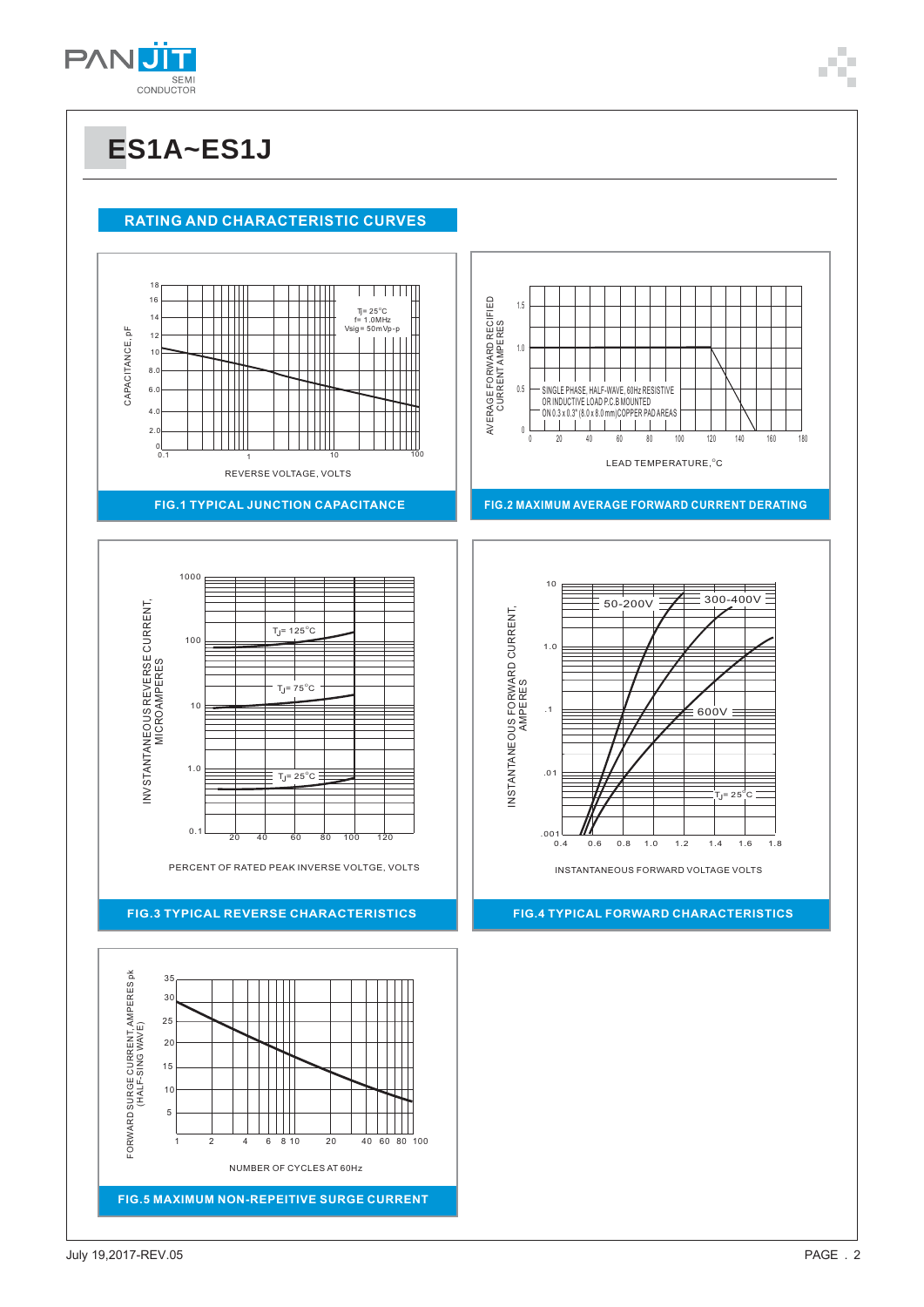

## **ES1A~ES1J**

#### **MOUNTING PAD LAYOUT**



#### **ORDER INFORMATION**

• Packing information

T/R - 7.5K per 13" plastic Reel

T/R - 1.8K per 7" plastic Reel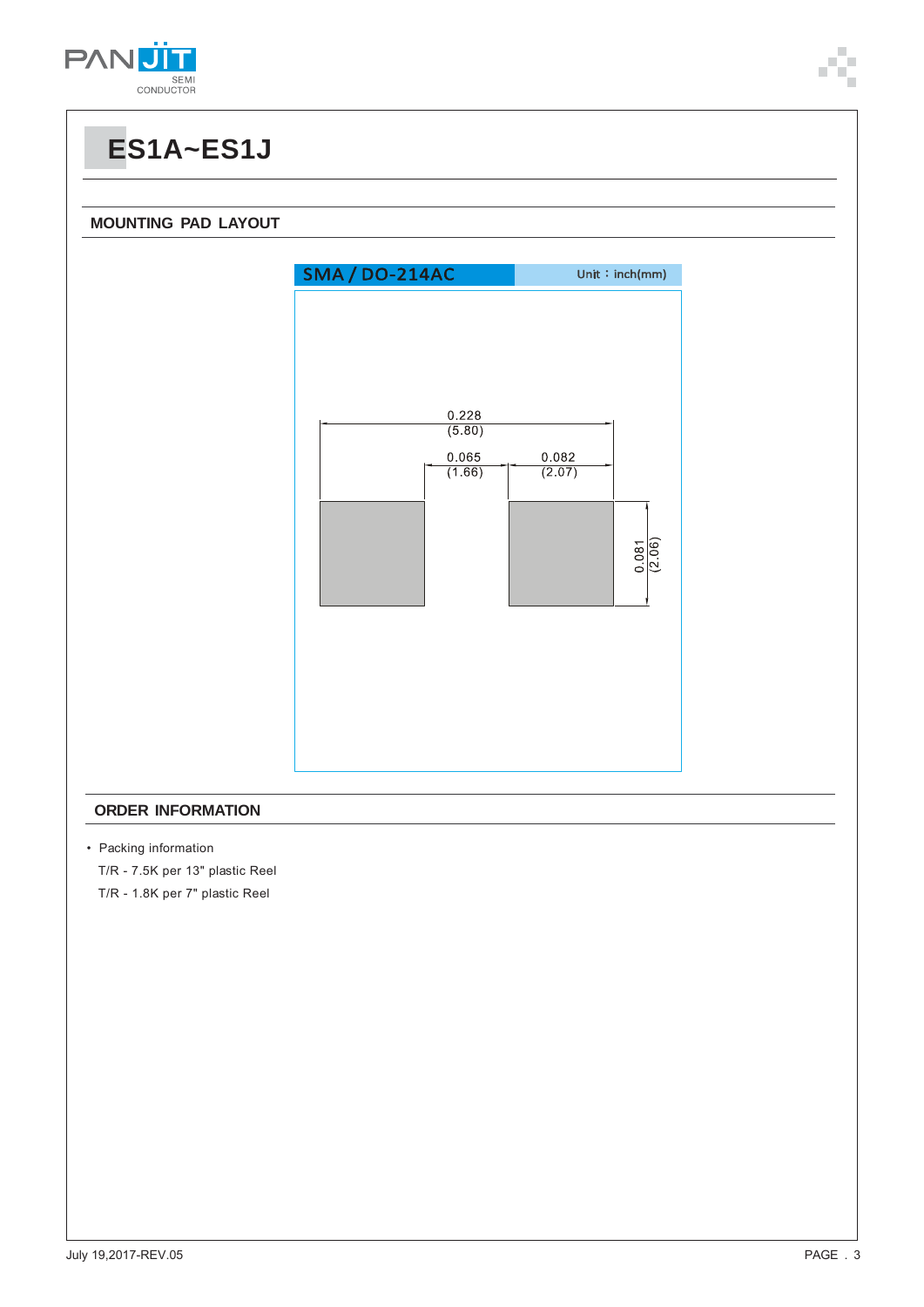

# **ES1A~ES1J Part No\_packing code\_Version** ES1A\_R1\_00001 ES1A\_R2\_00001

#### **For example :**

**RB500V-40\_R2\_00001**

**Part No.**

L. **Serial number**

**Version code means HF**

**Packing size code means 13"**

**Packing type means T/R**

| <b>Packing Code XX</b>                         |                      |                                            | <b>Version Code XXXXX</b> |                                                      |   |                                       |  |  |
|------------------------------------------------|----------------------|--------------------------------------------|---------------------------|------------------------------------------------------|---|---------------------------------------|--|--|
| <b>Packing type</b>                            | 1 <sup>st</sup> Code | <b>Packing size code</b>                   |                           | 2 <sup>nd</sup> Code HF or RoHS 1 <sup>st</sup> Code |   | 2 <sup>nd</sup> ~5 <sup>th</sup> Code |  |  |
| <b>Tape and Ammunition Box</b><br>(T/B)        | A                    | N/A                                        | 0                         | HF                                                   | 0 | serial number                         |  |  |
| <b>Tape and Reel</b><br>(T/R)                  | R                    | 7"                                         |                           | <b>RoHS</b>                                          | 1 | serial number                         |  |  |
| <b>Bulk Packing</b><br>(B/P)                   | В                    | 13"                                        | $\overline{2}$            |                                                      |   |                                       |  |  |
| <b>Tube Packing</b><br>(T/P)                   |                      | 26 <sub>mm</sub>                           | X                         |                                                      |   |                                       |  |  |
| <b>Tape and Reel (Right Oriented)</b><br>(TRR) | Ś                    | 52 <sub>mm</sub>                           | Υ                         |                                                      |   |                                       |  |  |
| <b>Tape and Reel (Left Oriented)</b><br>(TRL)  |                      | <b>PANASERT T/B CATHODE UP</b><br>(PBCU)   | U                         |                                                      |   |                                       |  |  |
| <b>FORMING</b>                                 | F                    | <b>PANASERT T/B CATHODE DOWN</b><br>(PBCD) | n                         |                                                      |   |                                       |  |  |